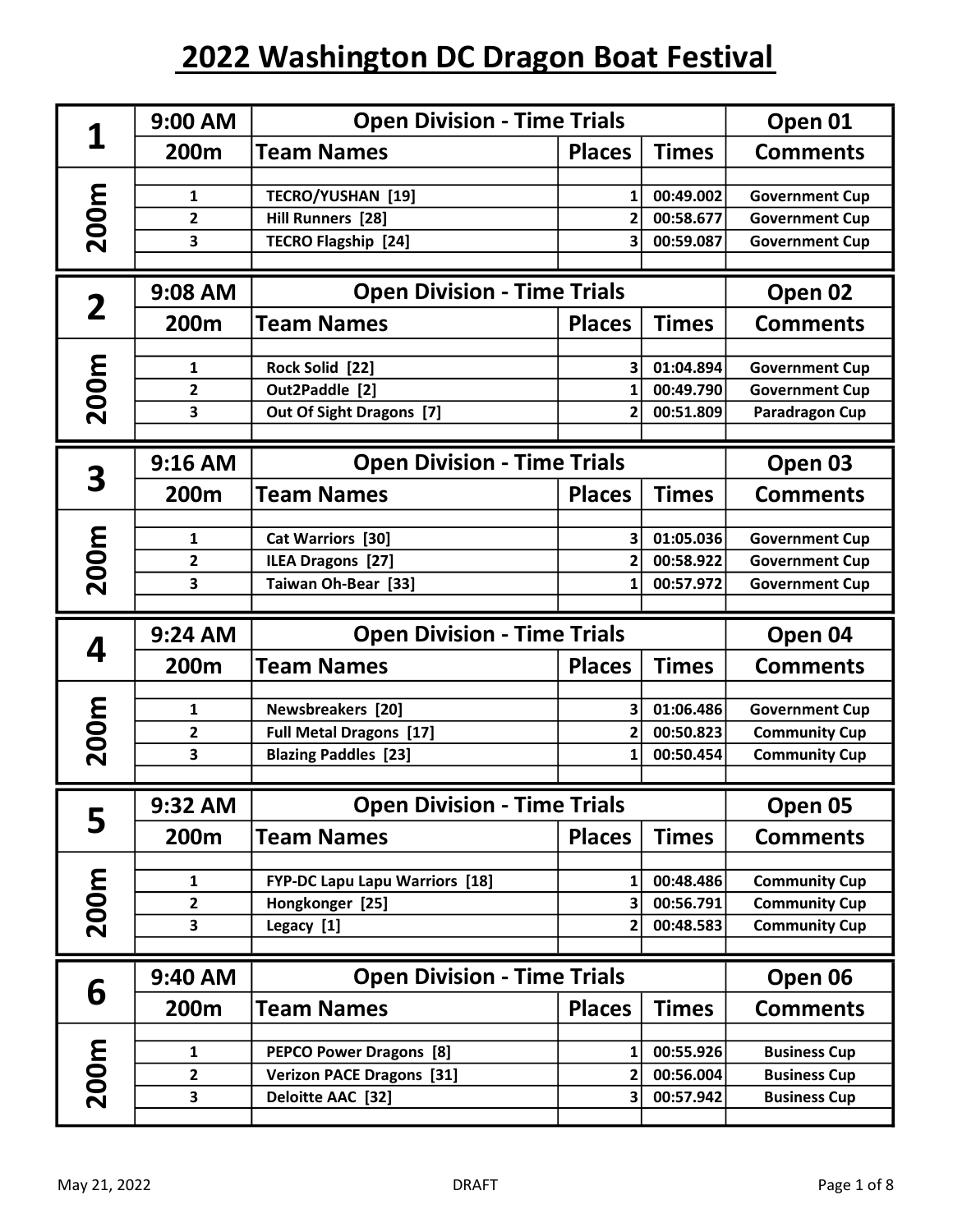|           | 9:48 AM        | <b>Open Division - Time Trials</b>         |                                     |              | Open 07              |
|-----------|----------------|--------------------------------------------|-------------------------------------|--------------|----------------------|
|           | 200m           | <b>Team Names</b>                          | <b>Places</b>                       | <b>Times</b> | <b>Comments</b>      |
|           |                |                                            |                                     |              |                      |
| 200m      | 1              | <b>Bank of America ALN-DC Chapter [21]</b> | 1                                   | 00:55.913    | <b>Business Cup</b>  |
|           | 2              | <b>APABA-DC Bakunawas [14]</b>             | 3                                   | 00:58.221    | <b>Business Cup</b>  |
|           | 3              | Team Rocket [13]                           | 2                                   | 00:57.905    | <b>Community Cup</b> |
|           |                | <b>Mixed Division - Time Trials</b>        |                                     |              |                      |
| 8         | 9:56 AM        |                                            |                                     |              | <b>Mixed 01</b>      |
|           | 200m           | <b>Team Names</b>                          | <b>Places</b>                       | <b>Times</b> | <b>Comments</b>      |
|           | 1              | DC Dragons [3]                             | 1                                   | 00:47.411    | N/A                  |
|           | 2              | Fire Dragon [9]                            | 3                                   | 01:00.799    | <b>Business Cup</b>  |
| 200m      | 3              | Dragon Lawyers, Assemble [29]              | 2                                   | 00:57.413    | <b>Business Cup</b>  |
|           |                |                                            |                                     |              |                      |
|           | 10:04 AM       | <b>Mixed Division - Time Trials</b>        |                                     |              | <b>Mixed 02</b>      |
| 9         | 200m           | <b>Team Names</b>                          | <b>Places</b>                       | <b>Times</b> | <b>Comments</b>      |
|           |                |                                            |                                     |              |                      |
| 200m      | 1              | <b>ECS Youth Lightning Dragon [4]</b>      | 3                                   | 01:02.322    | <b>Youth Cup</b>     |
|           | $\overline{2}$ | <b>WDCTS - Belugas [16]</b>                | 2                                   | 00:59.764    | <b>Youth Cup</b>     |
|           | 3              | Hua Fu Youth Dragon Boat [11]              | 1                                   | 00:55.012    | <b>Youth Cup</b>     |
|           |                |                                            |                                     |              | <b>Mixed 03</b>      |
| 10        | 10:12 AM       |                                            | <b>Mixed Division - Time Trials</b> |              |                      |
|           | 200m           | <b>Team Names</b>                          | <b>Places</b>                       | <b>Times</b> | <b>Comments</b>      |
|           | 1              | DC Dragon Boat Club [26]                   | 1                                   | 00:47.950    | N/A                  |
|           | 2              | East Rising [6]                            | 2                                   | 00:51.806    | <b>Community Cup</b> |
| 200m      | 3              | GoPink!DC [10]                             | 3                                   | 00.57.061    | <b>BCS Cup</b>       |
|           |                |                                            |                                     |              |                      |
|           | 10:20 AM       | <b>Mixed Division - Time Trials</b>        |                                     |              | <b>Mixed 04</b>      |
| <b>11</b> | 200m           | <b>Team Names</b>                          | <b>Places</b>                       | <b>Times</b> | <b>Comments</b>      |
|           |                |                                            |                                     |              |                      |
| 200m      | 1              | Hua Fu Adult Dragon Boat [12]              | 3                                   | 00:56.893    | <b>Education Cup</b> |
|           | 2              | <b>ECS Adult Fireball [5]</b>              | 2                                   | 00:56.356    | <b>Education Cup</b> |
|           | 3              | <b>WDCTS - Humpbacks [15]</b>              | 1                                   | 00:51.196    | <b>Education Cup</b> |
|           |                |                                            |                                     |              |                      |

#### Course Break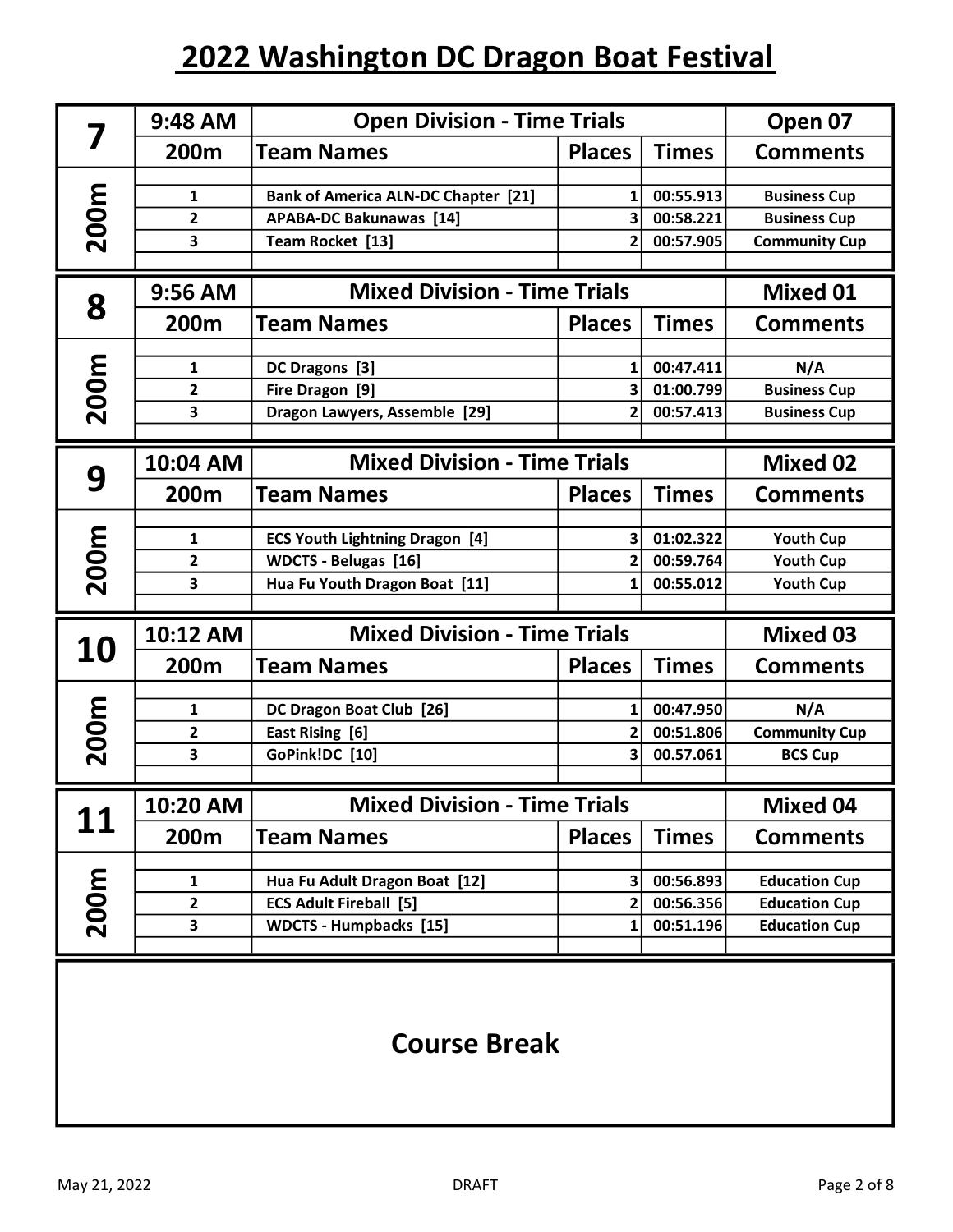| 12   | 10:40 AM                | <b>Open "C" Division - Finals</b>          |               |              | <b>Tail</b>                 |
|------|-------------------------|--------------------------------------------|---------------|--------------|-----------------------------|
|      | 200m                    | <b>Team Names</b>                          | <b>Places</b> | <b>Times</b> | <b>Comments</b>             |
|      |                         |                                            |               |              | Gold - Trophy               |
| 200m | $\mathbf{1}$            | <b>Cat Warriors [30]</b>                   | 2             | 00:54.300    |                             |
|      | $\overline{2}$          | Rock Solid [22]                            | 1             | 00:52.810    | Gold                        |
|      | $\overline{\mathbf{3}}$ | <b>Newsbreakers</b> [20]                   | 3             | 00:55.943    |                             |
| 13   | 10:48 AM                | <b>Open "C" Division - Finals</b>          |               |              | <b>Minor</b>                |
|      | 200m                    | <b>Team Names</b>                          | <b>Places</b> | <b>Times</b> | <b>Comments</b>             |
|      |                         |                                            |               |              | Gold - Trophy               |
| 200m | 1                       | <b>ILEA Dragons [27]</b>                   | 3             | 00:57.450    |                             |
|      | $\overline{2}$          | <b>Hill Runners [28]</b>                   |               | 00:55.861    |                             |
|      | 3                       | <b>TECRO Flagship [24]</b>                 | 1             | 00:53.391    | Gold                        |
| 14   | 10:56 AM                | <b>Open "C" Division - Finals</b>          |               |              | <b>Major</b>                |
|      | 200m                    | <b>Team Names</b>                          | <b>Places</b> | <b>Times</b> | <b>Comments</b>             |
|      |                         |                                            |               |              | Gold/Silver/Bronze - Trophy |
| 200m | $\mathbf{1}$            | <b>Taiwan Oh-Bear [33]</b>                 | 1             | 00:53.351    | Gold                        |
|      | $\overline{2}$          | <b>Deloitte AAC [32]</b>                   | 3             | 00:58.485    | <b>Bronze</b>               |
|      | 3                       | <b>APABA-DC Bakunawas [14]</b>             | 2             | 00:56.444    | <b>Silver</b>               |
|      |                         |                                            |               |              |                             |
|      | 11:04 AM                | <b>Open "B" Division - Finals</b>          |               |              | <b>Minor</b>                |
| 15   | 200m                    | <b>Team Names</b>                          | <b>Places</b> | <b>Times</b> | <b>Comments</b>             |
|      |                         |                                            |               |              | Gold - Trophy               |
|      | 1                       | Hongkonger [25]                            | 1             | 00:52.425    | Gold                        |
|      | $\overline{2}$          | <b>Verizon Pace Dragons [31]</b>           | 3             | 00:56.278    |                             |
| 200m | $\overline{\mathbf{3}}$ | <b>Team Rocket [13]</b>                    | 2             | 00:55.788    |                             |
|      | 11:12 AM                | <b>Open "B" Division - Finals</b>          |               |              | <b>Major</b>                |
| 16   | 200m                    | <b>Team Names</b>                          | <b>Places</b> | <b>Times</b> | <b>Comments</b>             |
|      |                         |                                            |               |              | Gold/Silver/Bronze - Trophy |
|      | 1                       | <b>Bank of America ALN-DC Chapter [21]</b> | 2             | 00:52.774    | <b>Silver</b>               |
|      | $\overline{2}$          | Out of Sight Dragons [7]                   | 1             | 00:51.908    | Gold                        |
| 200m | 3                       | <b>PEPCO Power Dragons [8]</b>             | 3             | 00:55.207    | <b>Bronze</b>               |
|      | 11:20 AM                | <b>Open "A" Division - Finals</b>          |               |              | <b>Minor</b>                |
| 17   | 200m                    | <b>Team Names</b>                          | <b>Places</b> | <b>Times</b> | <b>Comments</b>             |
|      |                         |                                            |               |              | Gold - Trophy               |
|      | $\mathbf{1}$            | <b>Blazing Paddles [23]</b>                | 3             | 00:49.601    |                             |
|      | $\mathbf{2}$            | Out2Paddle [2]                             | 1             | 00:47.512    | Gold                        |
| 200m | 3                       | <b>Full Metal Dragons [17]</b>             | 2             | 00:48.893    |                             |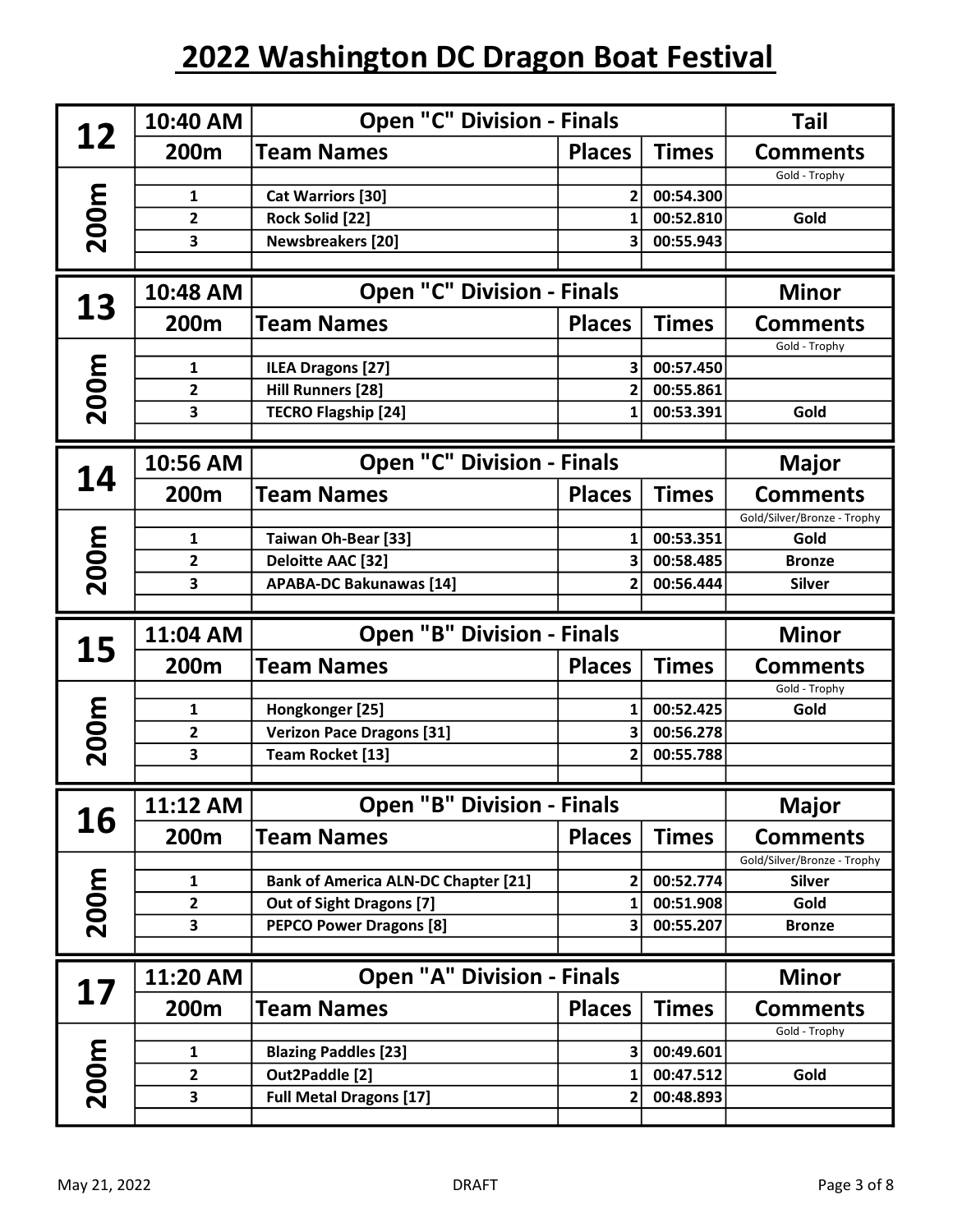|             | 11:28 AM                | <b>Open "A" Division - Finals</b>      |                |              | <b>Major</b>                |
|-------------|-------------------------|----------------------------------------|----------------|--------------|-----------------------------|
| 18          | 200m                    | <b>Team Names</b>                      | <b>Places</b>  | <b>Times</b> | <b>Comments</b>             |
|             |                         |                                        |                |              | Gold/Silver/Bronze - Trophy |
|             | 1                       | Legacy [1]                             | 3              | 00:48.351    | <b>Bronze</b>               |
|             | $\overline{\mathbf{c}}$ | <b>FYP-DC Lapu Lapu Warriors [18]</b>  | 2              | 00:46.771    | <b>Silver</b>               |
| 200m        | 3                       | <b>TECRO/YUSHAN [19]</b>               | 1              | 00:45.291    | Gold                        |
|             |                         |                                        |                |              |                             |
| 19          | 11:36 AM                | <b>Mixed "B" Division - Finals</b>     | <b>Minor</b>   |              |                             |
|             | 200m                    | <b>Team Names</b>                      | <b>Places</b>  | <b>Times</b> | <b>Comments</b>             |
|             |                         |                                        |                |              | Gold - Trophy               |
|             | 1                       | Fire Dragon [9]                        | $\overline{2}$ | 00:59.203    |                             |
| <b>200m</b> | 2                       | <b>WDCTS - Belugas [16]</b>            | 1              | 00:58.640    | Gold                        |
|             | 3                       | <b>ECS Youth Lightning Dragons [4]</b> | 3              | 00:59.581    |                             |
|             | 11:44 AM                | <b>Mixed "B" Division - Finals</b>     |                |              | <b>Major</b>                |
| 20          | 200m                    | <b>Team Names</b>                      | <b>Places</b>  | <b>Times</b> | <b>Comments</b>             |
|             |                         |                                        |                |              | Gold/Silver/Bronze - Trophy |
|             | 1                       | GoPink!DC [10]                         | 3              | 00:56.203    | <b>Bronze</b>               |
|             | $\overline{2}$          | Hua Fu Adult Dragon Boat [12]          | 1              | 00:54.866    | Gold                        |
| 200m        | 3                       | Dragon Lawyers, Assemble [29]          | 2              | 00:55.496    | <b>Silver</b>               |
|             |                         |                                        |                |              |                             |
| 21          | 11:52 AM                | <b>Mixed "A" Division - Finals</b>     |                |              | <b>Minor</b>                |
|             | 200m                    | <b>Team Names</b>                      | <b>Places</b>  | <b>Times</b> | <b>Comments</b>             |
|             |                         |                                        |                |              | Gold - Trophy               |
|             | 1                       | Hua Fu Youth Dragon Boat [11]          | 3              | 00:57.248    |                             |
| 200m        | $\overline{\mathbf{c}}$ | East Rising [6]                        |                | 00:51/423    | Gold                        |
|             | 3                       | <b>ECS Adult Fireball [5]</b>          | 2              | 00:55.685    |                             |
|             | 12:00 PM                | <b>Mixed "A" Division - Finals</b>     |                |              | <b>Major</b>                |
| 22          | 200m                    | <b>Team Names</b>                      | <b>Places</b>  | <b>Times</b> | <b>Comments</b>             |
|             |                         |                                        |                |              | Gold/Silver/Bronze - Trophy |
|             | 1                       | DC Dragon Boat Club [26]               | 2              | 00:46.756    | <b>Silver</b>               |
|             | 2                       | <b>DC Dragons [3]</b>                  | 1              | 00:45.357    | Gold                        |
| 200m        | 3                       | <b>WDCTS - Humpbacks [15]</b>          | 3              | 00:53.381    | <b>Bronze</b>               |
|             |                         |                                        |                |              |                             |

# Lunch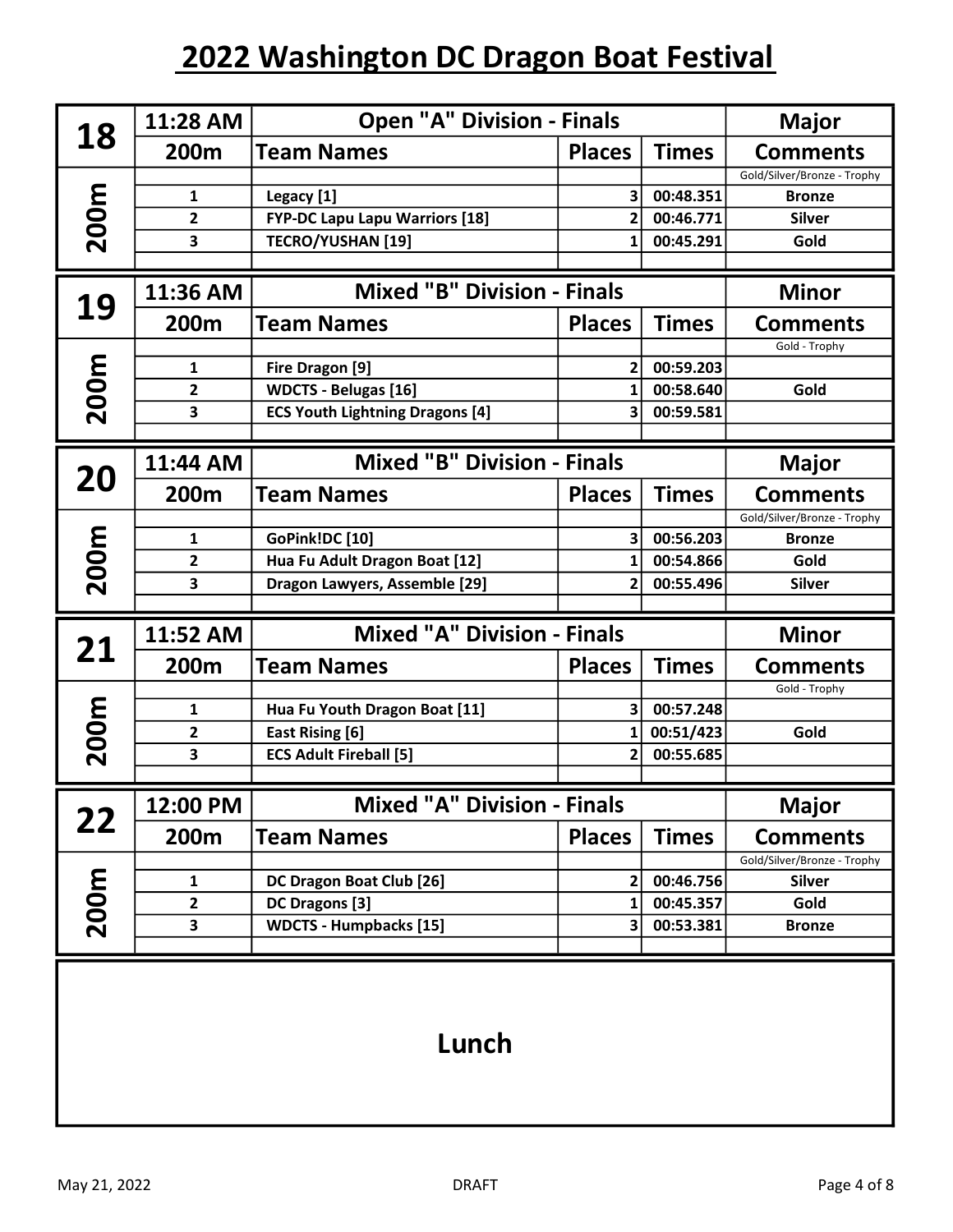| 23   | 12:40 PM        | <b>Open Division - Time Trials</b>                      |               |                        | Open 01                    |
|------|-----------------|---------------------------------------------------------|---------------|------------------------|----------------------------|
|      | 500m            | <b>Team Names</b>                                       | <b>Places</b> | <b>Times</b>           | <b>Comments</b>            |
|      | 1               | <b>Verizon PACE Dragons [31]</b>                        | 3             | 02:45.400              |                            |
|      | 2               | Out Of Sight Dragons [7]                                | 2             | 02:32.810              |                            |
| 500m | 3               | <b>FYP-DC Lapu Lapu Warriors [18]</b>                   | 1             | 02:21.377              |                            |
|      |                 |                                                         |               |                        |                            |
| 24   | 12:50 PM        | <b>Open Division - Time Trials</b>                      |               |                        | Open 02                    |
|      | 500m            | <b>Team Names</b>                                       | <b>Places</b> | <b>Times</b>           | <b>Comments</b>            |
|      | 1               | <b>TECRO Flagship [24]</b>                              | 2             | 02:57.150              |                            |
|      | 2               | Rock Solid [22]                                         | 1             | 02:34.115              |                            |
| 500m | 3               | ILEA Dragons [27]                                       | 3             | 06:00.000              | <b>DNS</b>                 |
|      |                 |                                                         |               |                        |                            |
| 25   | 1:00 PM         | <b>Open Division - Time Trials</b>                      |               |                        | Open 03                    |
|      | 500m            | <b>Team Names</b>                                       | <b>Places</b> | <b>Times</b>           | <b>Comments</b>            |
|      | 1               | <b>Blazing Paddles [23]</b>                             | 2             | 02:25.861              |                            |
|      | 2               | <b>Bank of America ALN-DC Chapter [21]</b>              | 3             | 06:00.000              | <b>DNS</b>                 |
| 500m | 3               | Out2Paddle [2]                                          | $\mathbf{1}$  | 02:20.240              |                            |
|      |                 |                                                         |               |                        |                            |
|      |                 |                                                         |               |                        |                            |
|      | 1:10 PM         | <b>Open Division - Time Trials</b>                      |               |                        | Open 04                    |
| 26   | 500m            | <b>Team Names</b>                                       | <b>Places</b> | <b>Times</b>           | <b>Comments</b>            |
|      | 1               | <b>Full Metal Dragons [17]</b>                          | 2             | 06:00.000              | <b>DNS</b>                 |
|      | 2               | Taiwan Oh-Bear [33]                                     | 3             | 06:00.000              | <b>DNS</b>                 |
| 500m | 3               | <b>PEPCO Power Dragons [8]</b>                          | 1             | 02:32.241              |                            |
|      |                 |                                                         |               |                        |                            |
|      | 1:20 PM         | <b>Open Division - Time Trials</b>                      |               |                        | Open 05                    |
| 27   | 500m            | <b>Team Names</b>                                       | <b>Places</b> | Times                  | <b>Comments</b>            |
|      | 1               | Hongkonger [25]                                         | 1             | 02:36.042              |                            |
|      | 2               | Deloitte AAC [32]                                       | З             | 06:00.000              | <b>DNS</b>                 |
| 500m | 3               | Cat Warriors [30]                                       | 2             | 02:54.291              |                            |
|      |                 |                                                         |               |                        |                            |
| 28   | 1:30 PM<br>500m | <b>Open Division - Time Trials</b><br><b>Team Names</b> | <b>Places</b> | <b>Times</b>           | Open 06<br><b>Comments</b> |
|      |                 |                                                         |               |                        |                            |
|      | 1               | Legacy [1]                                              | 1             | 02:17.539              |                            |
| 500m | 2<br>3          | <b>TECRO/YUSHAN [19]</b><br>Newsbreakers [20]           | 3             | 02:47.436<br>02:57.693 |                            |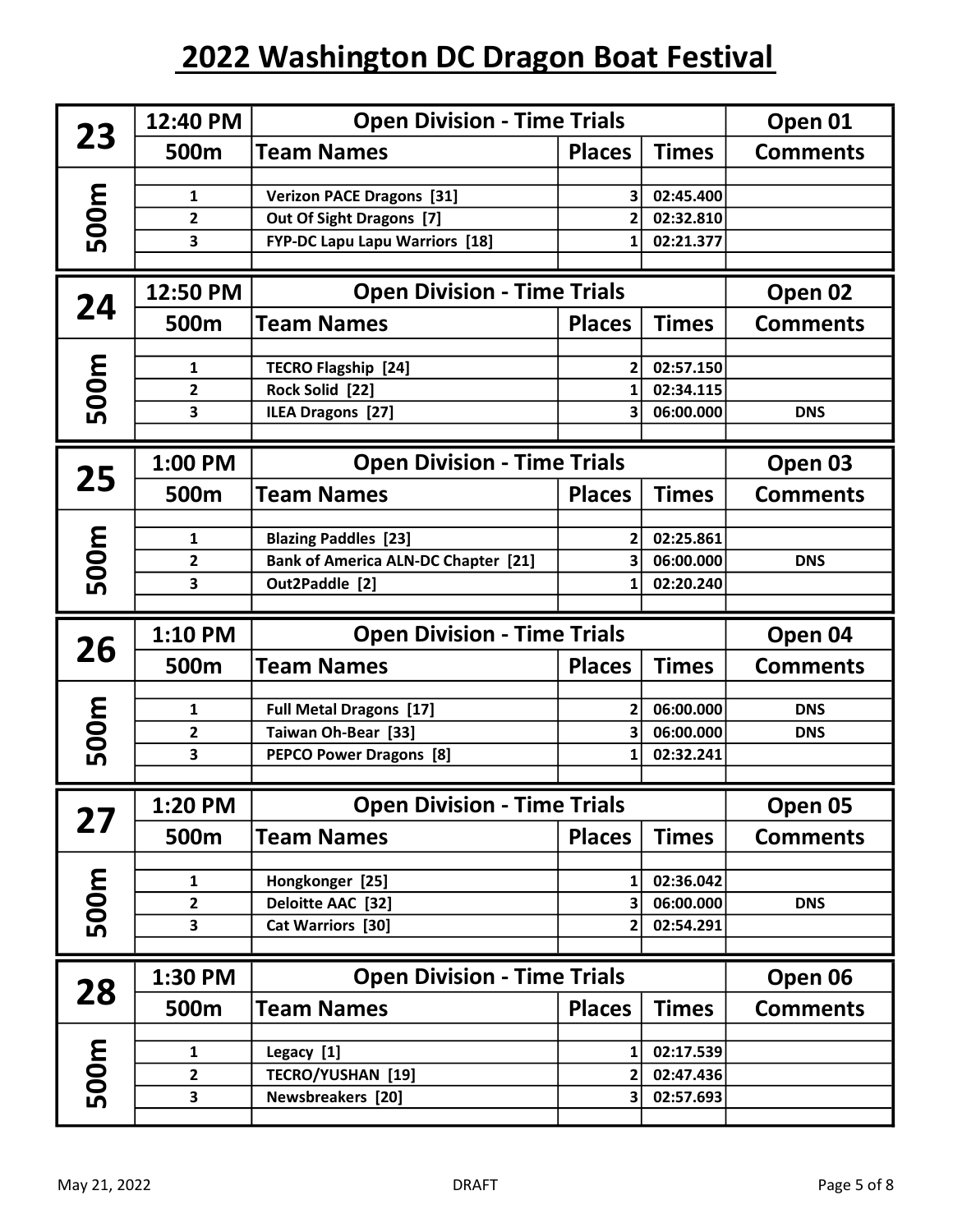|      | 1:40 PM      | <b>Open Division - Time Trials</b>    |                     |              | Open 07         |
|------|--------------|---------------------------------------|---------------------|--------------|-----------------|
| 29   | 500m         | <b>Team Names</b>                     | <b>Places</b>       | <b>Times</b> | <b>Comments</b> |
|      | 1            | <b>APABA-DC Bakunawas [14]</b>        | 2                   | 02:42.757    |                 |
| 500m | $\mathbf{2}$ | Team Rocket [13]                      | 1                   | 02:38.758    |                 |
|      | 3            | Hill Runners [28]                     | 3                   | 06:00.000    | <b>DNS</b>      |
|      |              |                                       |                     |              |                 |
|      | 1:50 PM      | <b>Mixed Division - Time Trials</b>   |                     |              | <b>Mixed 01</b> |
| 30   | 500m         | <b>Team Names</b>                     | <b>Places</b>       | <b>Times</b> | <b>Comments</b> |
|      | 1            | Hua Fu Youth Dragon Boat [11]         | 3                   | 02:40.241    |                 |
| 500m | 2            | DC Dragon Boat Club [26]              | 1                   | 02:11.609    |                 |
|      | 3            | East Rising [6]                       | 2                   | 02:35.112    |                 |
|      |              |                                       |                     |              |                 |
|      | 2:00 PM      | <b>Mixed Division - Time Trials</b>   |                     |              | <b>Mixed 02</b> |
| 31   | 500m         | <b>Team Names</b>                     | <b>Places</b>       | <b>Times</b> | <b>Comments</b> |
|      | 1            | GoPink!DC [10]                        | 1                   | 02:37.450    |                 |
|      | $\mathbf{2}$ | Hua Fu Adult Dragon Boat [12]         |                     | 02:42.662    |                 |
| 500m | 3            | <b>ECS Adult Fireball [5]</b>         | 2                   | 02:38.595    |                 |
|      |              |                                       |                     |              |                 |
| 32   | 2:10 PM      | <b>Mixed Division - Time Trials</b>   |                     |              | <b>Mixed 03</b> |
|      | 500m         | <b>Team Names</b>                     | <b>Places</b>       | <b>Times</b> | <b>Comments</b> |
|      | 1            | Dragon Lawyers, Assemble [29]         | 3                   | 06:00.000    | <b>DNS</b>      |
| 500m | $\mathbf{2}$ | <b>ECS Youth Lightning Dragon [4]</b> |                     | 02:47.072    |                 |
|      | 3            | <b>WDCTS - Belugas [16]</b>           | 2                   | 02:52.139    |                 |
|      |              |                                       |                     |              |                 |
| 33   | 2:20 PM      | <b>Mixed Division - Time Trials</b>   |                     |              | <b>Mixed 04</b> |
|      | 500m         | <b>Team Names</b>                     | <b>Places</b>       | <b>Times</b> | <b>Comments</b> |
|      | 1            | <b>WDCTS - Humpbacks [15]</b>         | 3                   | 02:40.569    |                 |
|      | 2            | DC Dragons [3]                        | 1                   | 02:08.630    |                 |
| 500m | 3            | Fire Dragon [9]                       | 2                   | 02:39.225    |                 |
|      |              |                                       |                     |              |                 |
|      |              |                                       |                     |              |                 |
|      |              |                                       |                     |              |                 |
|      |              |                                       | <b>Course Break</b> |              |                 |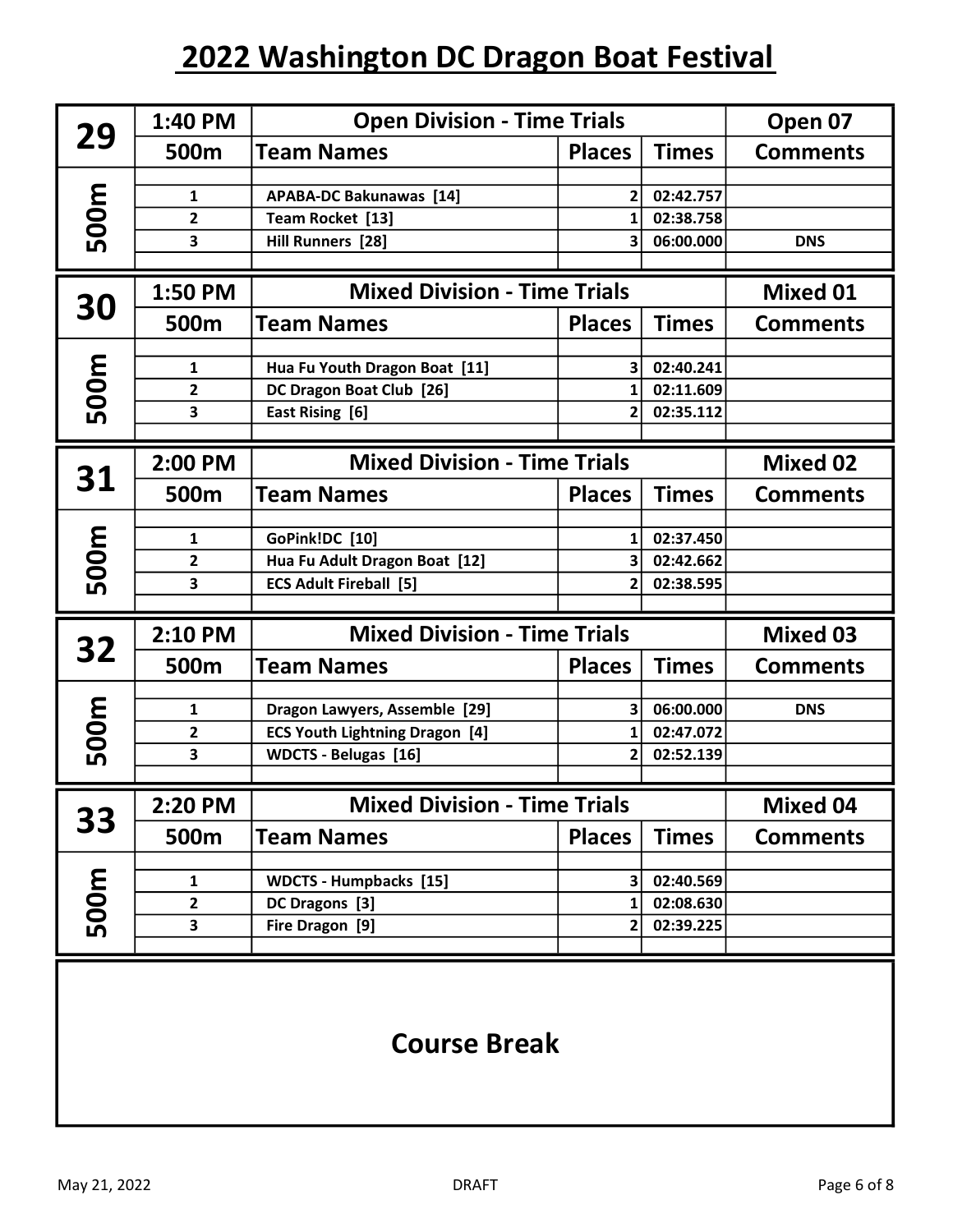|      | 2:40 PM                        | <b>Open "C" Division - Finals</b>                             |               |                        | <b>Tail</b>                                    |
|------|--------------------------------|---------------------------------------------------------------|---------------|------------------------|------------------------------------------------|
| 34   | 500m                           | <b>Team Names</b>                                             | <b>Places</b> | <b>Times</b>           | <b>Comments</b>                                |
|      |                                |                                                               |               |                        | Gold - Trophy                                  |
|      | $\mathbf{1}$<br>$\overline{2}$ |                                                               |               |                        | <b>No Race</b>                                 |
| 500m | 3                              |                                                               |               |                        |                                                |
|      |                                |                                                               |               |                        |                                                |
| 35   | 2:48 PM                        | <b>Open "C" Division - Finals</b>                             |               |                        | <b>Minor</b>                                   |
|      | 500m                           | <b>Team Names</b>                                             | <b>Places</b> | <b>Times</b>           | <b>Comments</b>                                |
|      | $\mathbf{1}$                   |                                                               |               |                        | Gold - Trophy                                  |
| 500m | 2                              |                                                               |               |                        | <b>No Race</b>                                 |
|      | 3                              |                                                               |               |                        |                                                |
|      |                                |                                                               |               |                        |                                                |
| 36   | 2:56 PM                        | <b>Open "C" Division - Finals</b>                             |               |                        | <b>Major</b>                                   |
|      | 500m                           | <b>Team Names</b>                                             | <b>Places</b> | <b>Times</b>           | <b>Comments</b><br>Gold/Silver/Bronze - Trophy |
|      | $\mathbf{1}$                   |                                                               |               |                        |                                                |
| 500m | $\mathbf{2}$                   | <b>TECRO Flagship [30]</b>                                    | 1             | 02:43.380              | Gold                                           |
|      | 3                              |                                                               |               |                        |                                                |
|      |                                |                                                               |               |                        |                                                |
|      | 3:04 PM                        |                                                               |               |                        | <b>Minor</b>                                   |
| 37   | 500m                           | <b>Open "B" Division - Finals</b><br><b>Team Names</b>        | <b>Places</b> | <b>Times</b>           | <b>Comments</b>                                |
|      |                                |                                                               |               |                        | Gold - Trophy                                  |
|      | $\mathbf{1}$                   | <b>Verizon Pace Dragons [31]</b>                              | 3             | 02:47.521              |                                                |
|      | $\overline{2}$                 | <b>APABA-DC Bakunawas [14]</b>                                | 2             | 02:40.291              |                                                |
| 500m | $\overline{\mathbf{3}}$        | <b>TECRO/YUSHAN [19]</b>                                      | 1             | 02:17.814              | Gold                                           |
|      | $3:12$ PM                      | <b>Open "B" Division - Finals</b>                             |               |                        | Major                                          |
| 38   | 500m                           | <b>Team Names</b>                                             | <b>Places</b> | <b>Times</b>           | <b>Comments</b>                                |
|      |                                |                                                               |               |                        | Gold/Silver/Bronze - Trophy                    |
|      | $\mathbf{1}$                   | Hongkonger [25]                                               | 3<br>1        | 02:45.035              | <b>Bronze</b>                                  |
|      | 2<br>$\overline{\mathbf{3}}$   | Rock Solid [22]<br>Team Rocket [13]                           | 2             | 02:39.786<br>02:41.909 | Gold<br><b>Silver</b>                          |
| 500m |                                |                                                               |               |                        |                                                |
|      | 3:20 PM                        | <b>Open "A" Division - Finals</b>                             |               |                        | <b>Minor</b>                                   |
| 39   | 500m                           | <b>Team Names</b>                                             | <b>Places</b> | <b>Times</b>           | <b>Comments</b>                                |
|      |                                |                                                               |               |                        | Gold - Trophy                                  |
|      | $\mathbf{1}$<br>$\mathbf{2}$   | <b>PEPCO Power Dragons [8]</b><br><b>Blazing Paddles [23]</b> | 3<br>1        | 02:36.575<br>02:27.027 | Gold                                           |
| 500m | 3                              | Out of Sight Dragons [7]                                      | 2             | 02:36.022              |                                                |